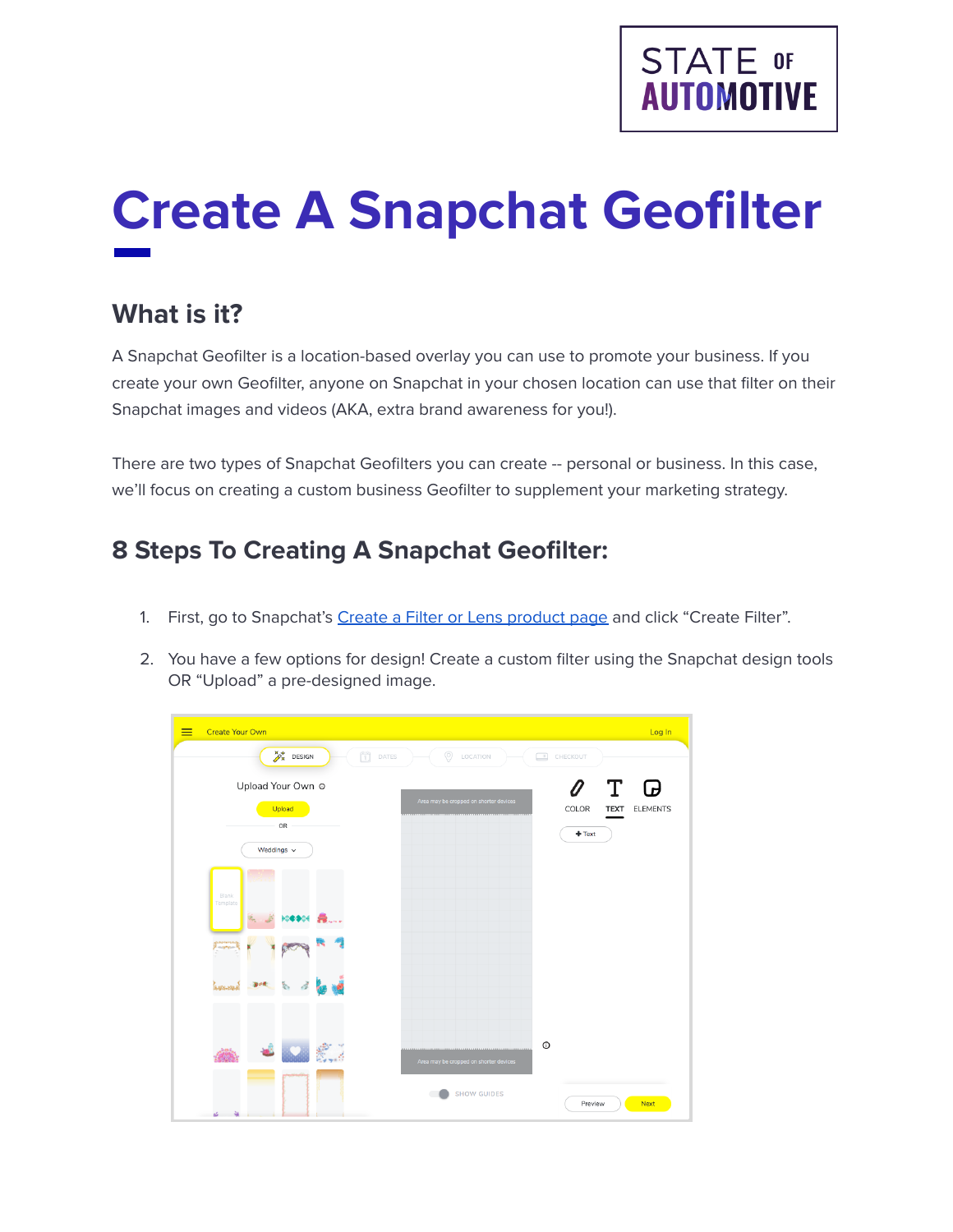3. If you are creating your own design, you will need a 1080x2340 sized transparent PNG file that is 300KB or less. Also, be sure to stay clear of the Buffer Zone: mandatory text, logos and legal disclaimers may not be placed within 310 px of the top or bottom of the canvas. [Click](https://businesshelp.snapchat.com/s/article/geofilter-specs?language=en_US) here to read all of Snapchat's Filter Specifications.

We highly recommend using [Canva.com,](http://canva.com) a free design tool with tons of easy to use templates (yes, even for Snapchat filters) and drag-and-drop design.



#### **(Want to use our free Canva template to start? [Click](https://www.canva.com/design/DAExIeEg59E/KGGh1xH9Qcf31b0ifHolvw/view?utm_content=DAExIeEg59E&utm_campaign=designshare&utm_medium=link&utm_source=sharebutton&mode=preview) here to make a free Canva account and edit the design!)**

4. From Snapchat's Create a Snapchat Filter page: click "Upload" and import (or drag and drop) your PNG file.

Feel free to add your brand colors, change the text and other elements within the Snapchat page, or just click "Next."

- 5. Select the dates you want your Geofilter to be active, or choose "Run indefinitely". Then, click "Next".
- 6. You'll need to define the area you want your Geofilter to appear -- keep in mind your location cannot be more than 50,000 square feet. Then, choose "Checkout".
- 7. Now, specify whether your filter is going to be used for business or personal use. If you choose "Business", it will prompt you to provide a filter name and a business name.